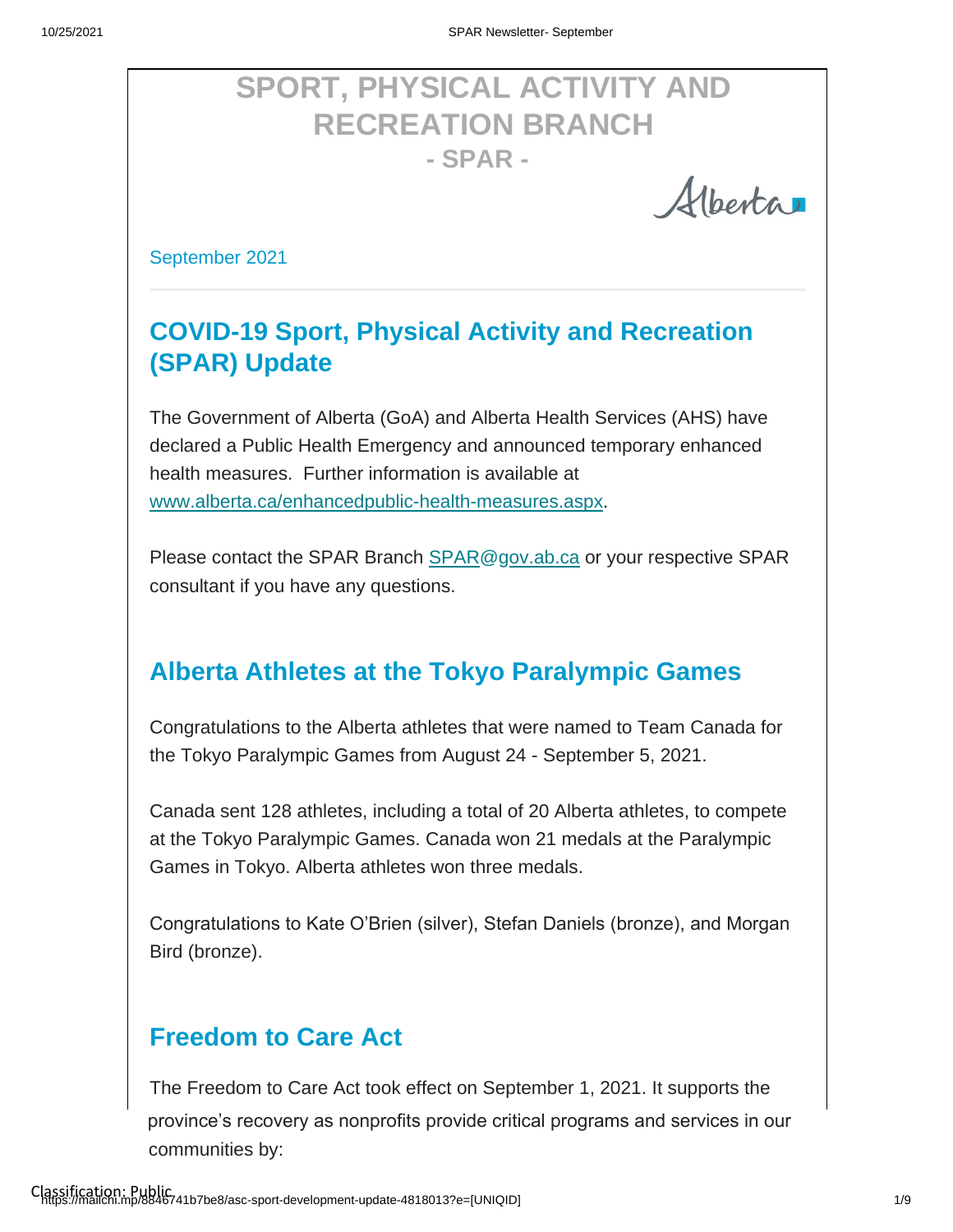#### 10/25/2021 SPAR Newsletter- September

making it easier for nonprofits to identify and access existing exemptions to regulations • creating a process for nonprofits to apply for one-time, short-term exemptions from regulations – if an exemption does not already exist introducing new liability protections for volunteers who are acting in good faith within their scope of duties

Under the Freedom to Care Act:

Cabinet (through an Order in Council) can now grant one-time, short-term exemptions for nonprofits from Government of Alberta regulations intended for business, where an exemption does not already exist  $\bullet$  the Minister of Culture is now required to report annually to Cabinet on exemption applications that cannot be addressed through existing processes or legislation • individual volunteers are now protected from liability claims, if certain conditions are met, through 'volunteer liability protections'

Please visit the [Freedom to Care website](https://www.alberta.ca/freedom-to-care.aspx) [f](https://www.alberta.ca/freedom-to-care.aspx)or further information.

#### **National Coaches Week - September 18-26, 2021**

National Coaches Week is here! It is the time to celebrate the positive impact coaches have on athletes and communities across Canada. Take the time to say #ThanksCoach for their time, effort, and generosity both on and off the field of play.

Log into [The Locker](https://thelocker.coach.ca/onlinelearning) to access all of the free eLearning modules available from September 18 - 26, 2021.

The [NCCP Multi Sport Module Calendar](https://albertasport.ca/nccp-module-calendar/) has the most up-to-date listing of NCCP modules offered in Alberta. There are 13 online modules offered during National Coaches Week, including Alberta's first Make Ethical Decision module delivered in French!

### **National Coaching Certification Program (NCCP) Updates**

Leading Drug-free Sport has been updated and adapted into a single eLearning training and evaluation module. The new Leading Drug-free Sport eLearning module introduces new and experienced coaches to the values of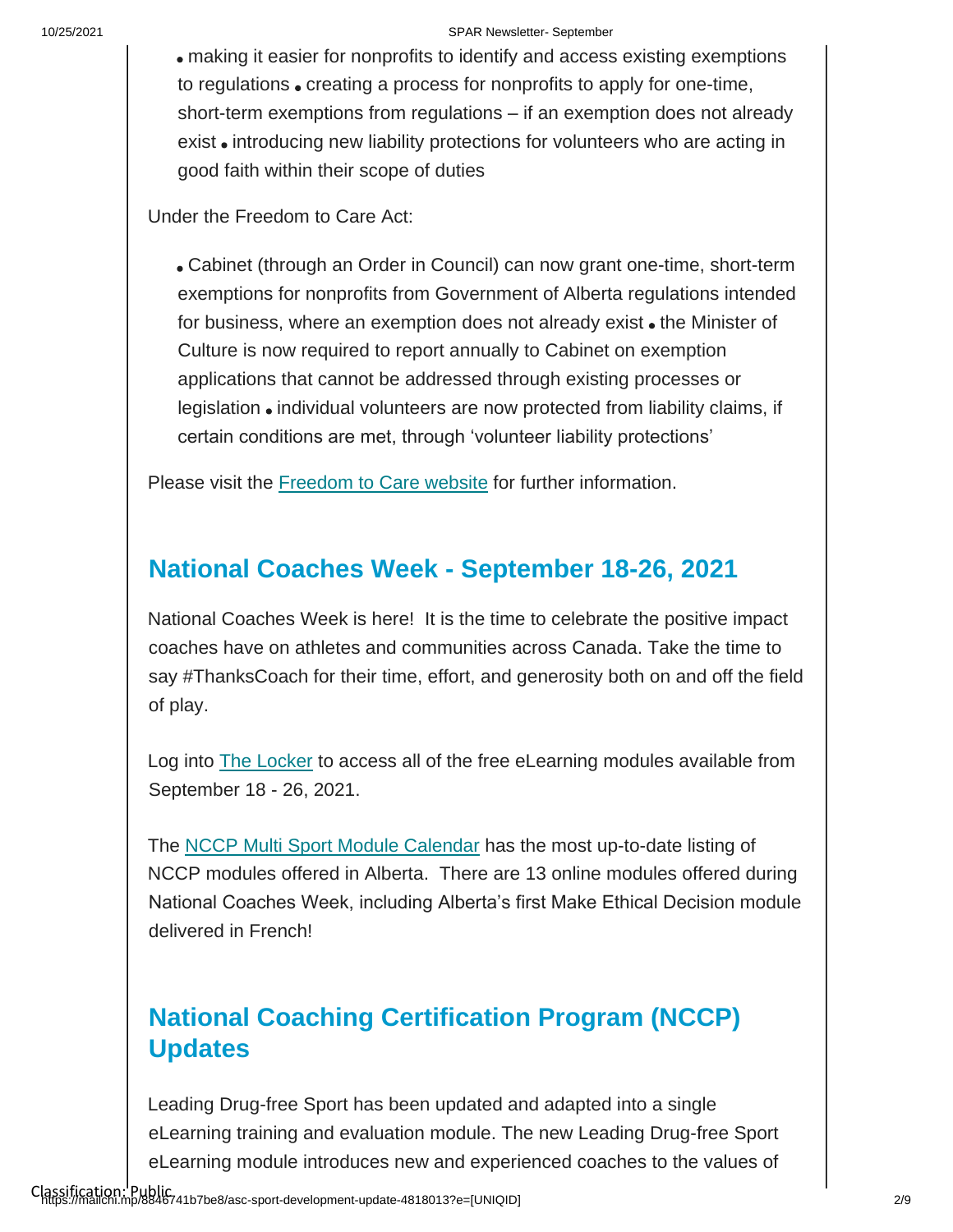fairness, excellence, inclusion, and fun in the context of drug-free and clean sport.

Other NCCP multi-sport modules now available through eLearning include:

- NCCP Sport Nutrition
- NCCP Initiation in Sport
- NCCP Coaching Athletes with a Disability
- NCCP Making Headway

The updated fall schedule for online and in-person NCCP multi-sport modules are listed on the website. Coaches can register for the eLearning modules through [The Locker.](https://thelocker.coach.ca/onlinelearning)

#### **Arctic Winter Games Mission Staff**

The Ministry of Culture and Status of Women invites applications for Mission Staff volunteer positions for Team Alberta North at the 2023 Arctic Winter Games, happening January 29 - February 4, 2023, in the Regional Municipality of Wood Buffalo, Alberta.

Mission Staff have a key role as members of Team Alberta North acting as a liaison between individual sports and the Arctic Winter Games organizational structure. Up to nine Mission Staff members residing north of the 55th parallel will be selected to represent the sport community in northern Alberta. Mission Staff members are volunteers who do not receive payment for their services or compensation for time off work. Pre-approved travel and other expenses required to perform duties will be provided.

Please distribute this information to anyone within your sport community who may be qualified, reside within the [eligible communities,](https://can01.safelinks.protection.outlook.com/?url=https%3A%2F%2Falbertasport.ca%2Fuploads%2FNorth-of-55-Communities.pdf&data=04%7C01%7Csheri.wilson%40gov.ab.ca%7Ce19ffb6ead134c4bef2908d972dd38a7%7C2bb51c06af9b42c58bf53c3b7b10850b%7C0%7C0%7C637667116720363250%7CUnknown%7CTWFpbGZsb3d8eyJWIjoiMC4wLjAwMDAiLCJQIjoiV2luMzIiLCJBTiI6Ik1haWwiLCJXVCI6Mn0%3D%7C1000&sdata=70yFsn8TBE%2B9v%2FDYUjADEFKUXYzqrJvd%2BE1%2Bwclk%2Bvg%3D&reserved=0) and who may be interested in becoming a member of Team Alberta North's Mission Staff for the 2023 Arctic Winter Games. Those interested in applying are asked to review the Mission Staff responsibilities and complete the Team Alberta online [application.](https://albertasport.ca/team-alberta/arctic-winter-games/mission-staff-application/)

Deadline to apply is **Friday, October 15, 2021**. For additional information, please contact Michelle Deering (Chef de Mission) at michelle.deering@gov.ab.ca or Steven Patrick (Assistant Chef de Mission), at steven.patrick@gov.ab.ca.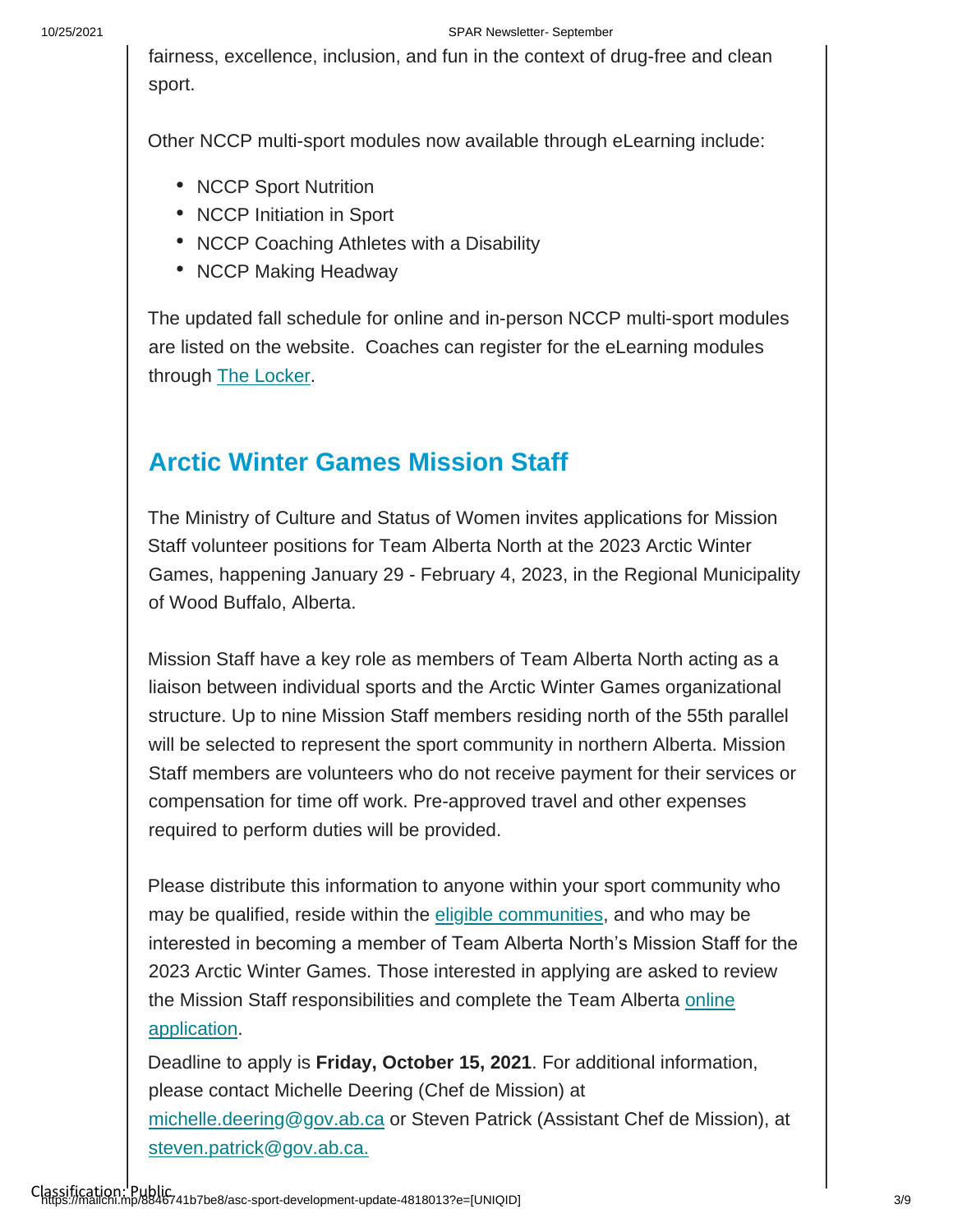### **Positive Youth Development through Sport**

SPARC Alberta is a three-year collaborative project with key leaders in the SPAR sector. The goal is to build on the commitment and dedication within the SPAR sector to take a province-wide approach that results in a cultural shift in Alberta towards intentional positive youth development through sport.

SPARC Alberta is offering a FREE training course that is aligned with other healthy child development champions, including HIGH FIVE and Sport for Life.

This training is designed for coaches, leaders, and volunteers who support children and youth in community and recreational sport programs. By utilizing the Positive Youth Development (PYD) Framework, this training brings together tips, tools, and strategies to help coaches, leaders, and volunteers (including caregivers and supporters within a sports program) create positive sport experiences for children and youth.

Go to the SPARC Alberta website to learn more. [Registration is now open.](https://www.sparcalberta.com/projects-2)

#### **Exciting New Changes coming to SPAR Social Media**

Changes to SPAR Branch social media are happening. We are pleased to announce a new Ministry of Culture and Status of Women SPAR Branch Facebook page that will provide you with content related to the SPAR Branch and broader sector news. Learn about our programs, our projects, and the fantastic sector that we support.

Team AB and Alberta Games followers, friends, and fans! We will also bring together our Team Alberta and Alberta Games accounts to provide you with all the related content you have come to expect and appreciate from us about the games. Get all the great information you have come to expect from us on our Team Alberta and Alberta Games feeds all in one place!

If you are a follower on the channels, you will not need to change anything; the new look channels will be up and running at the end of September. Please contact the SPAR Branch SPAR@gov.ab.ca or contact your respective SPAR consultant with any questions.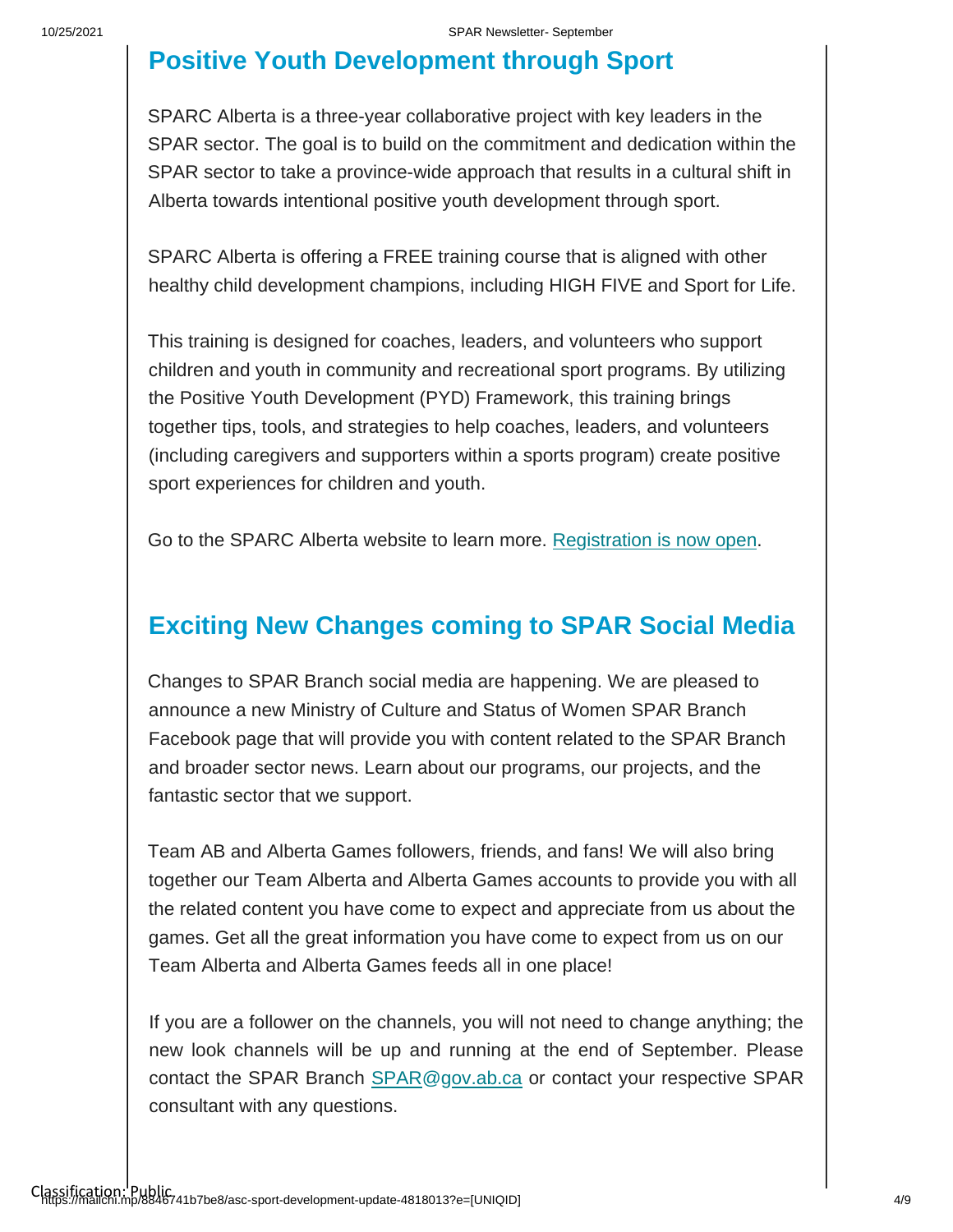### **Canadian Parks and Recreation Association (CPRA) Professional Development Certification**

Working in the recreation and parks sector requires a unique and diverse set of knowledge, skills, and attitudes. The CPRA Professional Development Certification Program (CPRA PDC) fosters continual growth of these competencies through accessible professional development opportunities and creates a national standard and network that will strengthen the credibility and quality of its practitioners.

Professional Development is vital for creating a healthy and adaptable workforce. CPRA Professional Development Certification helps to enhance the quality of services and programs.

This program is available to all Canadian professionals and practitioners who are active members of a provincial or territorial recreation and parks association.

[Register now](https://cprapdc.ca/shop/) for Fall 2021 courses.

#### **Board Leadership Alberta**

"Collaborating to Provide Relevant and Accessible Training for Not-for-Profit Volunteer Sector Groups and Organizations"

Free online sessions are available on September 23, and October 4, 2021 from 12:00 - 1:00 p.m. on both days.

*September 23th - How to Make the Most Communicating Virtually*

This session will help participants lay the foundation for future success. We will review some of the basic elements of a successful brand, discuss how to tell your brand story, and look at some of the many tools available to help streamline your marketing efforts.

*Presenter - Brian Siddle - Director, Strong Coffee Marketing*

*October 4th - Governing in Changing Times*

This session offers perspectives on leading in a changed and changing notforprofit environment. Governing in uncertain times requires board members to shift how they lead, work together, and make decisions. Building awareness of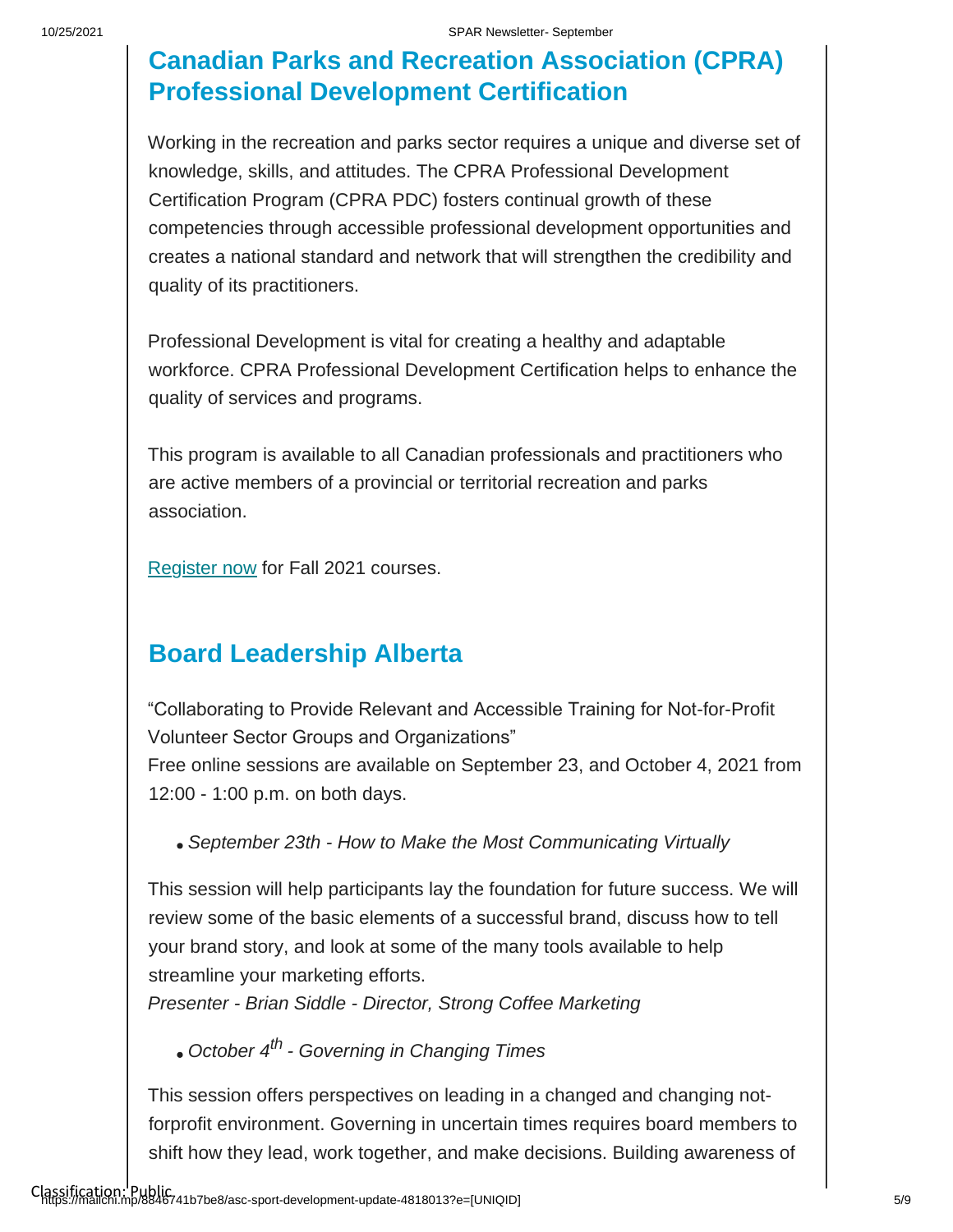and understanding trends in the not-for-profit, social, political, and economic environments can help leaders navigate change. *Presenter - Mike Grogan - Executive Director of IntegralOrg.*

[For more information and to register please visit the Board Leadership Alberta](https://www.boardleadershipalberta.ca/)  [website.](https://www.boardleadershipalberta.ca/)

#### **ParticipACTION launches new app**

ParticipACTION is pleased to announce the launch of a new premium app experience that supports the health and wellness needs of organizations through physical activity. **ParticipACTION+** is an easy low cost tool that easily integrates into existing wellbeing plans to support physical and mental health and improve organizational culture.

ParticipACTION+ gives organizations access to:

- Fun and engaging group challenges
- Chances to win sweepstake prizes
- Robust engagement analytics to monitor progress
- Bilingual tools and resources to help spread the word about ParticipACTION+ and drive engagement in our active challenges

For more information and to get started on ParticipACTION+ head to the ParticipACTION [website or download from the Apps Store.](https://www.participaction.com/en-ca/participactionplus?utm_term=PARTICIPACTION%2B&utm_campaign=PAC%2B_Stakeholder_Aug11_Bilingual&utm_content=email&utm_source=Sector&utm_medium=Email&cm_mmc=Act-On%20Software-_-email-_-Introducing%20ParticipACTION%2B%20%2F%2F%20Voici%20ParticipACTION%2B%20-_-PARTICIPACTION%2B)

### **The 2021 Sport Canada Research Initiative (SCRI) virtual conference October 28-29,2021**

The theme for the 2021 conference is The Future of Sport Participation. Coming out of an unpredictable and challenging year, this event focuses on what is next for sport. By bringing together Canada's thought-leadership, cutting-edge research, and the desire for change, together the sport community can re-envision sport.

The 15th annual Sport Canada Research Initiative (SCRI) virtual conference is free to everyone. The conference takes place on October 28 and 29, 2021.

[Go to the conference website](https://sirc.ca/scri/) to learn more, and to register for the conference.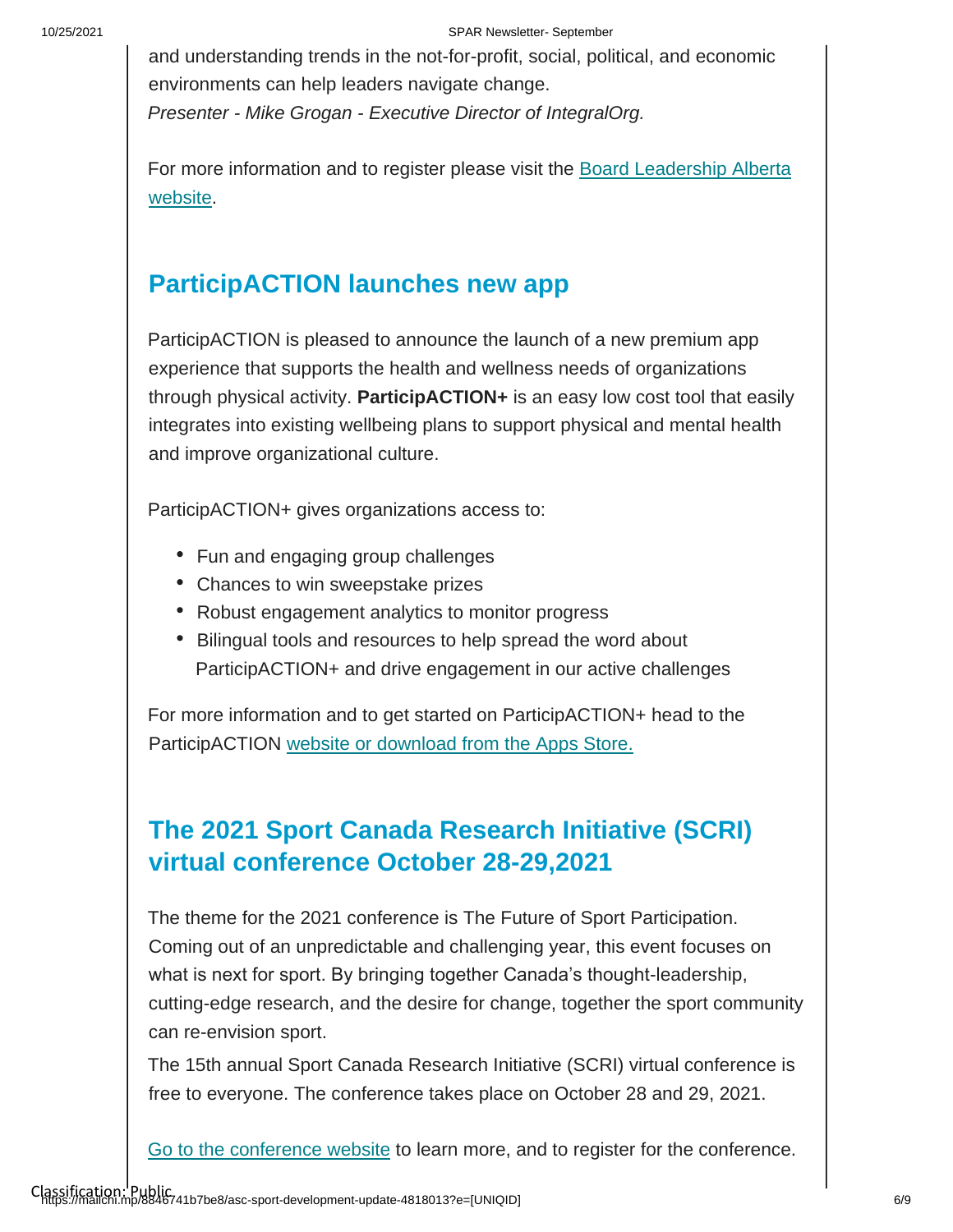#### **Online Concussion Course**

Want to learn more about concussions? Take a free, non-credit online course on concussions! The University of Calgary, in collaboration with Université Laval, are once again offering the seven week online concussion course.

The course is to prevent, identify, and manage concussions, and is for parents, coaches, teachers, officials, school and sport administrators, health care professionals, policy makers, athletes, and anyone else who may have an interest in concussions.

#### **Course Details**

- Training: Monday, September 13 to Monday, November 8, 2021
- Last Day to Register: October 7, 2021
- Duration: 7 weeks (self-paced, but must be complete by November 8)
- Approximate effort: 1.5 to 2 hours / week

[Go to the University](https://kinesiology.ucalgary.ca/current-students/online-concussion-course?mkt_tok=MTYxLU9MTi05OTAAAAF_GD05U4lbvuMApzrRABE_BywgdWDFgLeEGSEjmOVzNtps9asS0-wq5xr0YnRg6JlO075O415XSP0bfn3zYugStXO4KQ8uxgxZucjqlYQnf6aaGAg) [of Calgary](https://kinesiology.ucalgary.ca/current-students/online-concussion-course?mkt_tok=MTYxLU9MTi05OTAAAAF_GD05U4lbvuMApzrRABE_BywgdWDFgLeEGSEjmOVzNtps9asS0-wq5xr0YnRg6JlO075O415XSP0bfn3zYugStXO4KQ8uxgxZucjqlYQnf6aaGAg) [website](https://kinesiology.ucalgary.ca/current-students/online-concussion-course?mkt_tok=MTYxLU9MTi05OTAAAAF_GD05U4lbvuMApzrRABE_BywgdWDFgLeEGSEjmOVzNtps9asS0-wq5xr0YnRg6JlO075O415XSP0bfn3zYugStXO4KQ8uxgxZucjqlYQnf6aaGAg) to both learn more and to register for the course.

#### **2021Alberta Recreation and Parks Association(ARPA) Conference Registration is Open**

Registration is now open for the 2021 ARPA Conference. The conference will be taking place with both in-person and virtual options.

Join Alberta Recreation and Parks Association In-person at Fairmont Chateau Lake Louise on October 28 - 30 or Virtually on November 2 - 4.

Go to the website for more information about the different registration options. [Registration is now open.](https://arpaonline.regfox.com/2021-arpa-conference)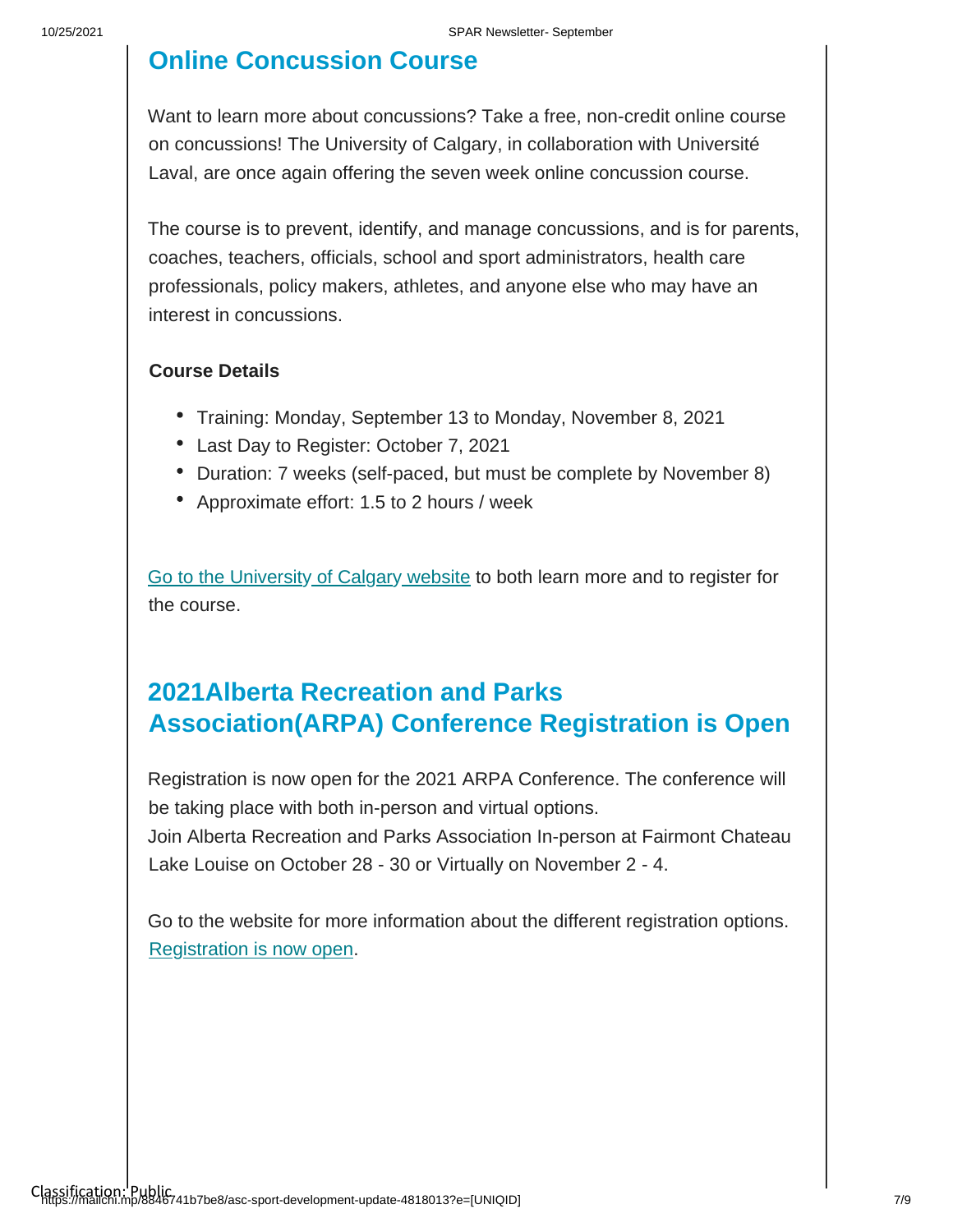#### **Petro-Canada Sport Leadership Conference November 3-5,2021**

The Coaching Association of Canada (CAC) is pleased to partner with Petro-Canada to host this event in a virtual environment again this year.

The theme for the 2021 conference is *Let's Reignite Sport*. For sport to return better and stronger than before, the sport sector must maintain a people-first approach to wellness, apply inclusive practices, and develop sustainable, innovative business strategies.

Register by the end of September 30, 2021 and you will be entered into a draw for a chance to win free gas for a year, courtesy of Petro-Canada. The early bird registration is fee is \$40.00.

[Registration is now open.](https://coach.ca/petro-canada-sport-leadership-sportif-conference?utm_source=CAC+-+Inside+Coaching&utm_campaign=7cf4e161c4-EMAIL_CAMPAIGN_2018_04_17_COPY_01&utm_medium=email&utm_term=0_b810808a44-7cf4e161c4-193564069)





#### **Concussion Awareness**

The **#HeadstrongCanada** campaign is based on the Government of Canada'[s C](https://twitter.com/hashtag/headstrongcanada)oncussion Framework and the [Concussion Awareness toolkit,](https://sirc.ca/concussion) is designed to give every sport organization the reso[urc](https://sirc.ca/concussion)es they need to show they are concussion smart and to learn the key points in concussion awareness.

*Sport Physical Activity and Recreation, All rights reserved.*

**Our mailing address is:**